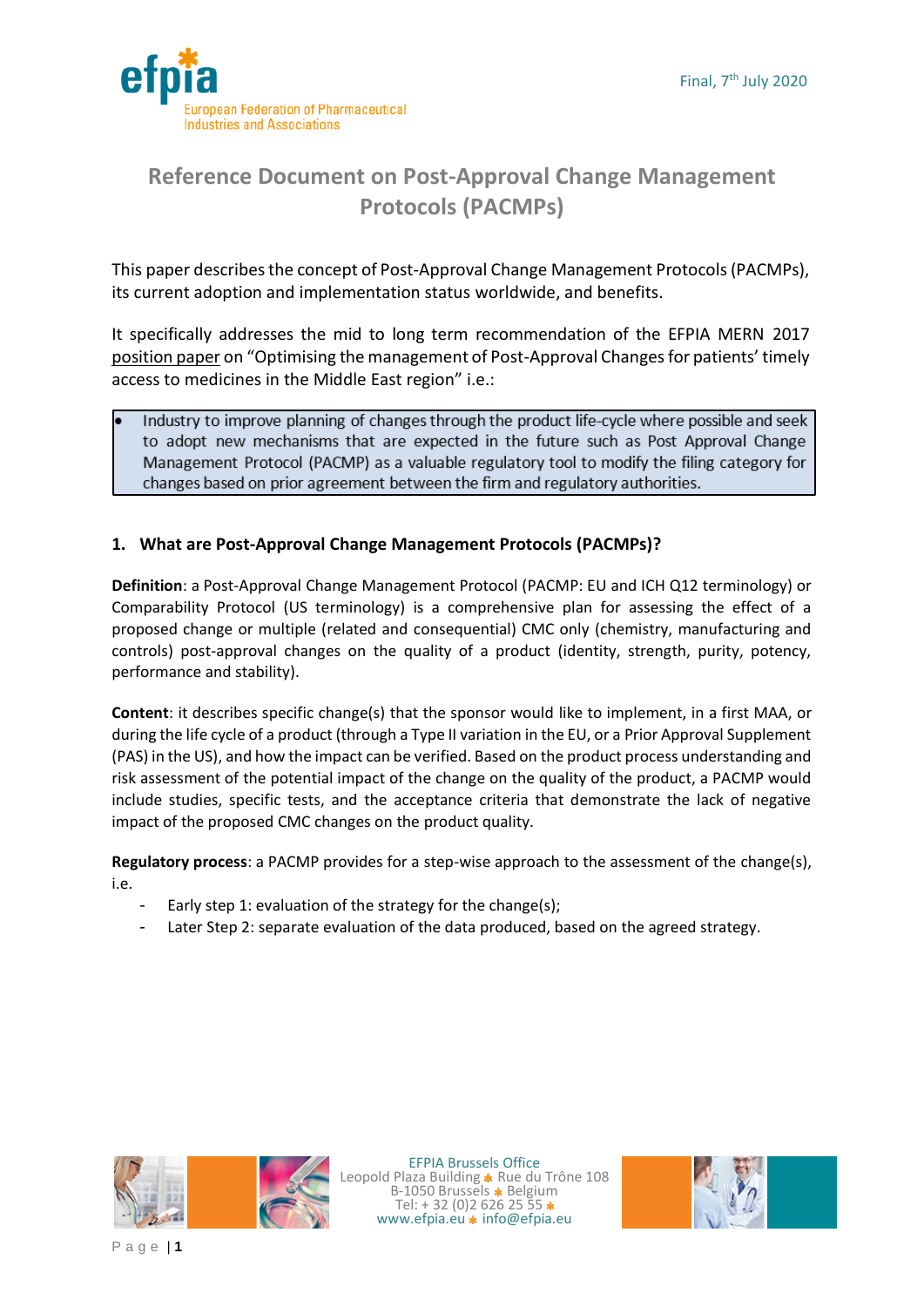

**Figure 1**: comparison of the process to assess and implement a change through a standard procedure (without PACMP) and using a PACMP.

# **2. A well-established procedure with a defined scope**

**Country level adoption**: the concept of PACMP has been in application in the EU and US for over 10 years and was more recently introduced in Switzerland, South Africa and Japan (pilot for post-approval only).

- US FDA Pharmaceutical Quality/CMC First introduced in 2003
- EU 2010 Variations classification (sections B.I.e and B.II.g) and EMA Q&As of [March 2012](http://www.ema.europa.eu/docs/en_GB/document_library/Scientific_guideline/2012/04/WC500125400.pdf)

**WHO adoption**: more recently, WHO embedded the concept in the following Annexes:

- [Annex 3:](https://www.who.int/biologicals/areas/biological_therapeutics/Annex_3_Extract_WHO_TRS_1011_web.pdf?ua=1) GL on procedures and data requirements for changes to approved Biotherapeutic products - 2017
- [Annex 4](https://www.who.int/biologicals/vaccines/Annex4_Guidelines_changes_to_approved_vaccines_eng.pdf?ua=1) GL on procedures and data requirements for changes to approved Vaccines 2014

**ICH adoption**: finally, it is one of the concepts being introduced by the ICH Q12 Guideline to expedite regulatory approval of a change - see ICH Q12: Technical and Regulatory Considerations for Pharmaceutical Product Lifecycle Management and Annex which provides illustrative examples - [Final](https://www.ich.org/page/quality-guidelines)  [Q12, November 2019.](https://www.ich.org/page/quality-guidelines) ICH Q12 was subsequently adopted by EMA/CHMP in March 2020 - see: EMA [Q12 webpage.](https://www.ema.europa.eu/en/ich-q12-technical-regulatory-considerations-pharmaceutical-product-lifecycle-management)

#### **Scope of application**

Products and applications types: PACMPs can be applied to all products types, i.e. small and large molecules, including vaccines, and in a first marketing authorisation application or a subsequent variation.

Scope of the change: PACMPs strictly apply to CMC only changes, i.e. it is not possible to submit a PACMP where non-CMC data including non-clinical, clinical and/or immunogenicity data would be required to support the change.



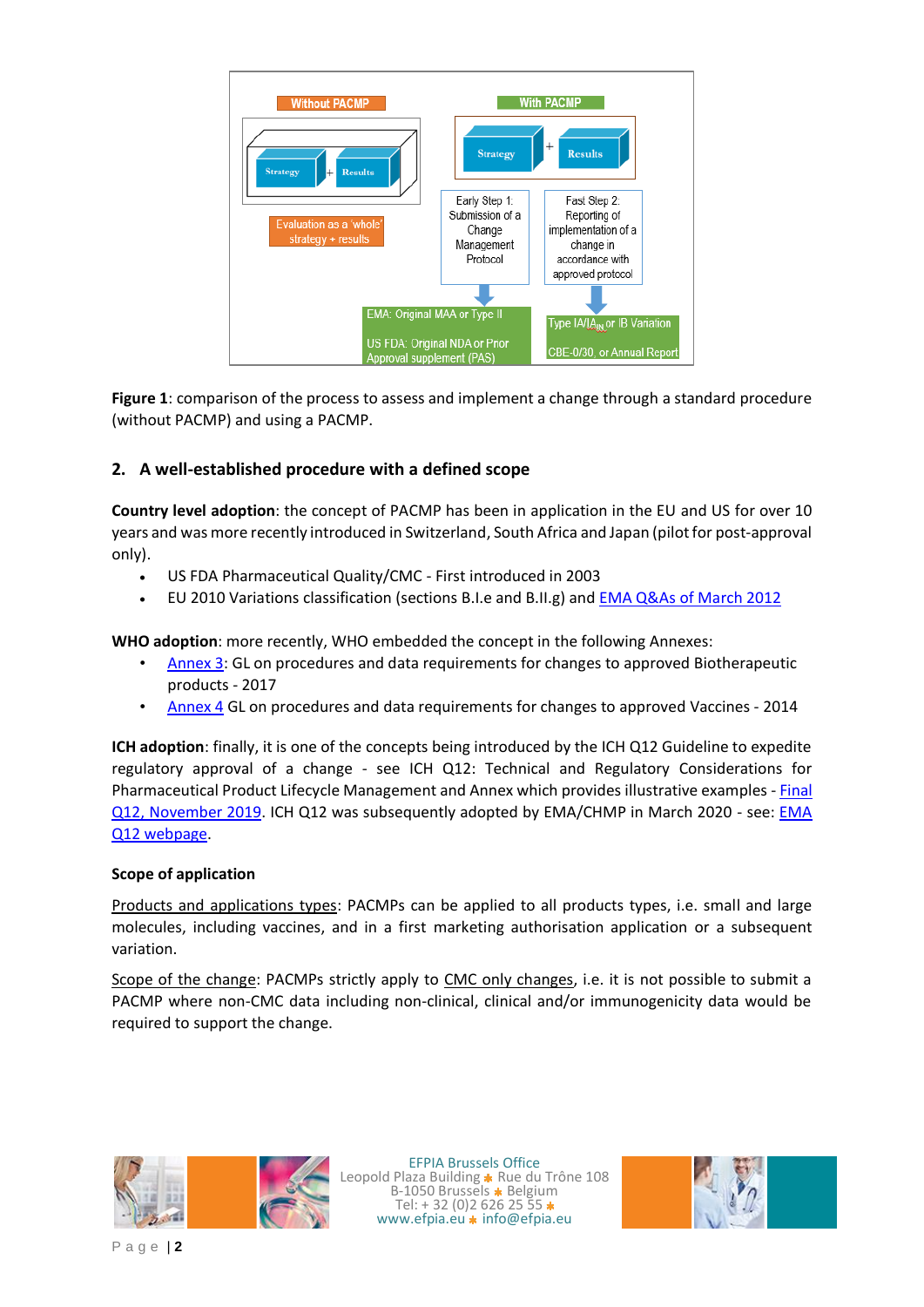### **3. Benefits of implementing PACMPs**

#### **Key messages**

- PACMPs provide predictability regarding the information required to support a CMC change and the type of regulatory submission based on prior agreement between the MAH and regulatory authority.
- Broader acceptance of PACMPs worldwide will also facilitate the use of reliance across Agencies<sup>1</sup>, where a similar regulatory package is submitted, and to harmonisation of dossier content and subsequent variations data packages (Module 3).
- PACMPs can also facilitate CMC acceleration, where regulatory initiatives allow for acceleration of the clinical development programme (EU PRIME, US and China Breakthrough Designation and Japan Sakigake, Orphan Drugs) and for specific product types such as oncology and pandemic therapies. This clinical acceleration adversely impacts on the ability of the CMC programme to deliver on all aspects of the normally anticipated submission content. The use of PACMPs to manage changes in the immediate post-launch period in a transparent, predictable and efficient manner can contribute to the timely global access of these much needed products to patients and security of supply.
- PACMPs have the potential to reduce the lead time to implement a change across markets, thus supporting continuous supply and availability of medicines to all patients globally.

While PACMPs require a thorough understanding of the concerned products and processes, the business benefits are significant, especially where used to introduce broad protocols covering multiple changes e.g. multi-site protocols for DS (Drug Substance) or DP (Drug Product) and/or multiple products.

From a regulatory CMC perspective, the stepwise approach is expected to lead to a faster and more predictable implementation of changes post-approval, since the MAH will have obtained agreement from the Regulatory Authorities about the proposed strategy and tests to verify the effect of the change on product quality. Typically, the variation category designated for reporting changes under an approved post approval change management protocol is at least one category lower than would normally be the case, i.e.

- $\checkmark$  In the EU: from a Type II to a Type IB or IA for Biologics, and from a Type IB to a Type IA<sup>2</sup> for small molecules, where no supporting data need to be reviewed (EU classification B.I.e.5a and B.II.g.5c).
- $\checkmark$  In the US: from a PAS to either a Change Being Effective in 30 days (CBE-30 days), or a CBE-0 or an Annual Report.

PACMPs bring predictability to the acceptability of a change, and to the data requirements for justifying a change, especially when the requirements are uncertain, or a novel approach is proposed, providing several additional benefits to introducing PACMPs, including:

- $\checkmark$  Opportunity to pro-actively engage with Health Authorities (HAs) prior to implementing a change, and towards securing faster approval time and subsequent implementation;
- $\checkmark$  Increased regulatory certainty through enhanced predictability in data requirements and timelines;

<sup>&</sup>lt;sup>2</sup> Type II: 'Tell, Wait for Approval (60 to 90 days); Type IB: 'Tell, Wait 30 days and Do' and Type IA: 'Do and Tell'





1

<sup>1</sup> WH[O Good Reliance Practices, June 2020](https://www.who.int/medicines/areas/quality_safety/quality_assurance/QAS20_851_good_reliance_practices.pdf?ua=1)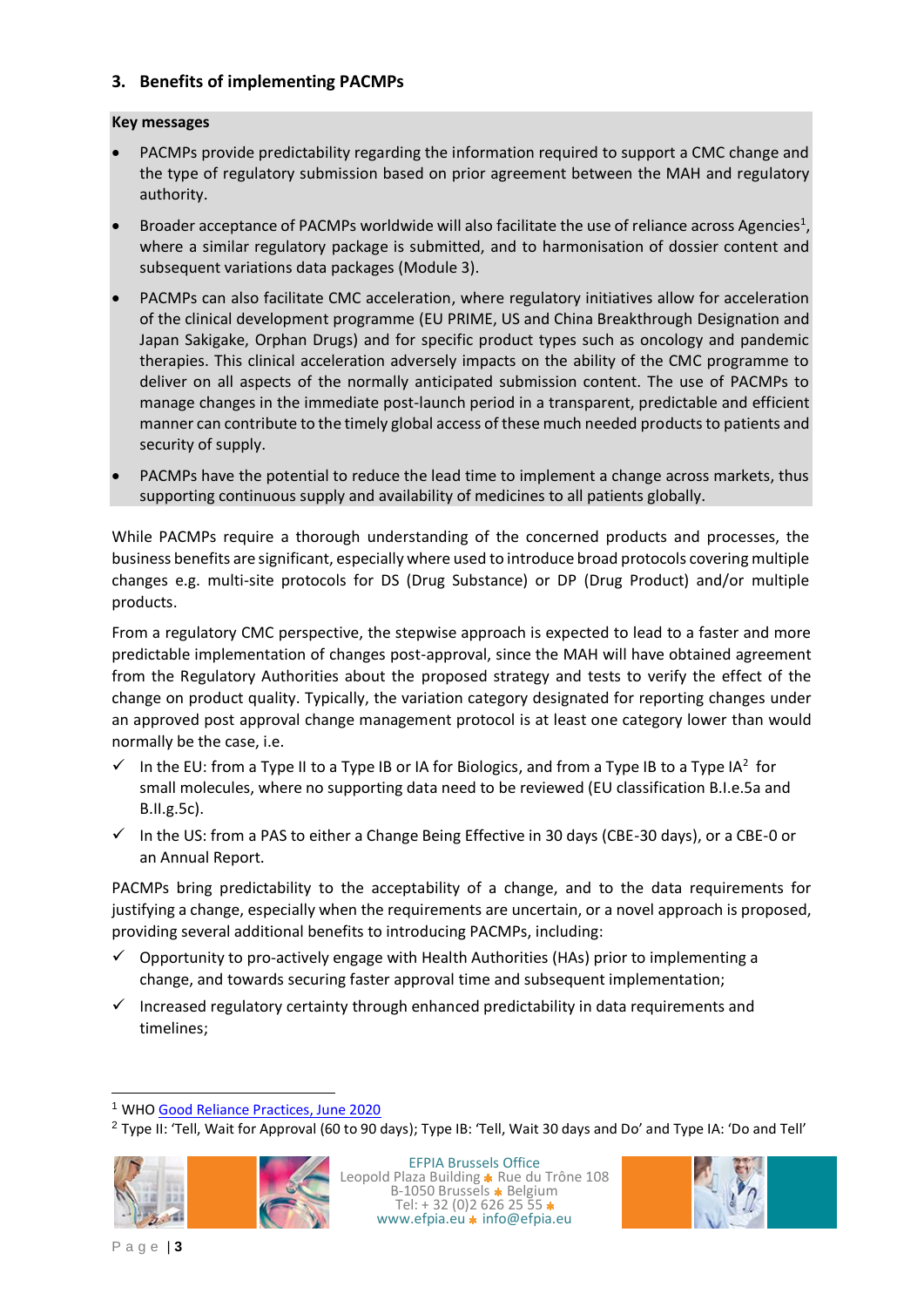- $\checkmark$  Multiple use, provided that the PACMP remains relevant and up to date at the time of filing the implementation step (MAH responsibility);
- $\checkmark$  Support continuous process improvements.

Furthermore, PACMPs can provide significant assets to HAs and patients access as follows:

- $\checkmark$  Support expanding markets, through accelerated addition of (multiple) manufacturing sites;
- $\checkmark$  Reduction of lead time to approval of a change (or submission of changes which rely on reference country approval as a pre-requisite to filing), thus increasing supply management efficiency, and preventing shortages.

#### **Annex 1: Definitions**

- **ICH Q12 definition of a Post-Approval Change Management Protocol (PACMP)**: a PACMP is a regulatory tool that provides predictability and transparency in terms of the requirements and studies needed to implement a change as the approved protocol provides an agreement between the MAH and the regulatory authority – see section 4.1 of the [ICH Q12 GL](https://database.ich.org/sites/default/files/Q12_Guideline_Step4_2019_1119.pdf) for further details.
- **EU/EMA definition of a Post-Approval Change Management Protocol (PACMP):** a PACMP describes specific changes that a company would like to implement during the lifecycle of the product and how these would be prepared and verified. It is a step-wise approach in the assessment of changes, which allows an early evaluation of the strategy for the change and a later separate evaluation of the data produced based on the agreed strategy. Such a stepwise approach is expected to lead to faster and more predictable implementation of changes post-approval, since the MAH will have obtained agreement from the Regulatory Authorities about the proposed strategy and tests to verify the effect of the change on product quality.
- **US FDA definition of a Comparability Protocol (CP):** a CP is a comprehensive, prospectively written plan for assessing the effect of a proposed CMC post approval change(s) on the identity, strength, quality, purity, and potency of a drug product or a biological product (i.e., product), as these factors may relate to the safety or effectiveness of the product (i.e., product quality) - first introduced in 2003 – revised in 2016.

#### **Annex 2: External References: position papers and Agencies guidelines**

- [EFPIA position paper](https://www.efpia.eu/media/25953/efpia-post-approval-change-position-paper_final_feb2017.pdf) 'Optimising Post-Approval Change Management for Timely Access to Medicines Worldwide, Feb. 2017 and EFPIA Middle East Regulatory Network (MERN[\) version](https://www.efpia.eu/media/288540/mern-lcm-paper-final-nov2017.pdf) of the above position, Nov. 2017.
- [ICH Q12 GL](https://www.ich.org/page/quality-guidelines) on Technical and Regulatory Considerations for Pharmaceutical Product Lifecyle Management, and [Annexes,](https://database.ich.org/sites/default/files/Q12_Annexes_Step4_2019_1119.pdf) which provides examples of PACMPs, and the E[U implementation](https://www.ema.europa.eu/en/documents/other/note-eu-implementation-ich-q12-guideline-technical-regulatory-considerations-pharmaceutical-product_en.pdf) note, March 2020.
- EU: Variations Classification guidelines [\(2013/C 223/1\)](http://ec.europa.eu/health/files/eudralex/vol-2/c_2013_2008/c_2013_2008_pdf/c_2013_2804_en.pdf) and [EMA Q&As](http://www.ema.europa.eu/docs/en_GB/document_library/Scientific_guideline/2012/04/WC500125400.pdf) on PACMPs.
- US: [DRAFT FDA guidance](https://www.fda.gov/regulatory-information/search-fda-guidance-documents/comparability-protocols-human-drugs-and-biologics-chemistry-manufacturing-and-controls-information) on Comparability Protocols for Human Drugs and Biologics: CMC information.
- WHO [Annex 3](https://www.who.int/biologicals/areas/biological_therapeutics/Annex_3_Extract_WHO_TRS_1011_web.pdf?ua=1) (TRS 2011 of 2017) GL on procedures and data requirements for changes to approved biotherapeutics.
- WHO [Annex 4](http://apps.who.int/medicinedocs/documents/s22021en/s22021en.pdf) GL on procedures and data requirements for changes to approved vaccines.